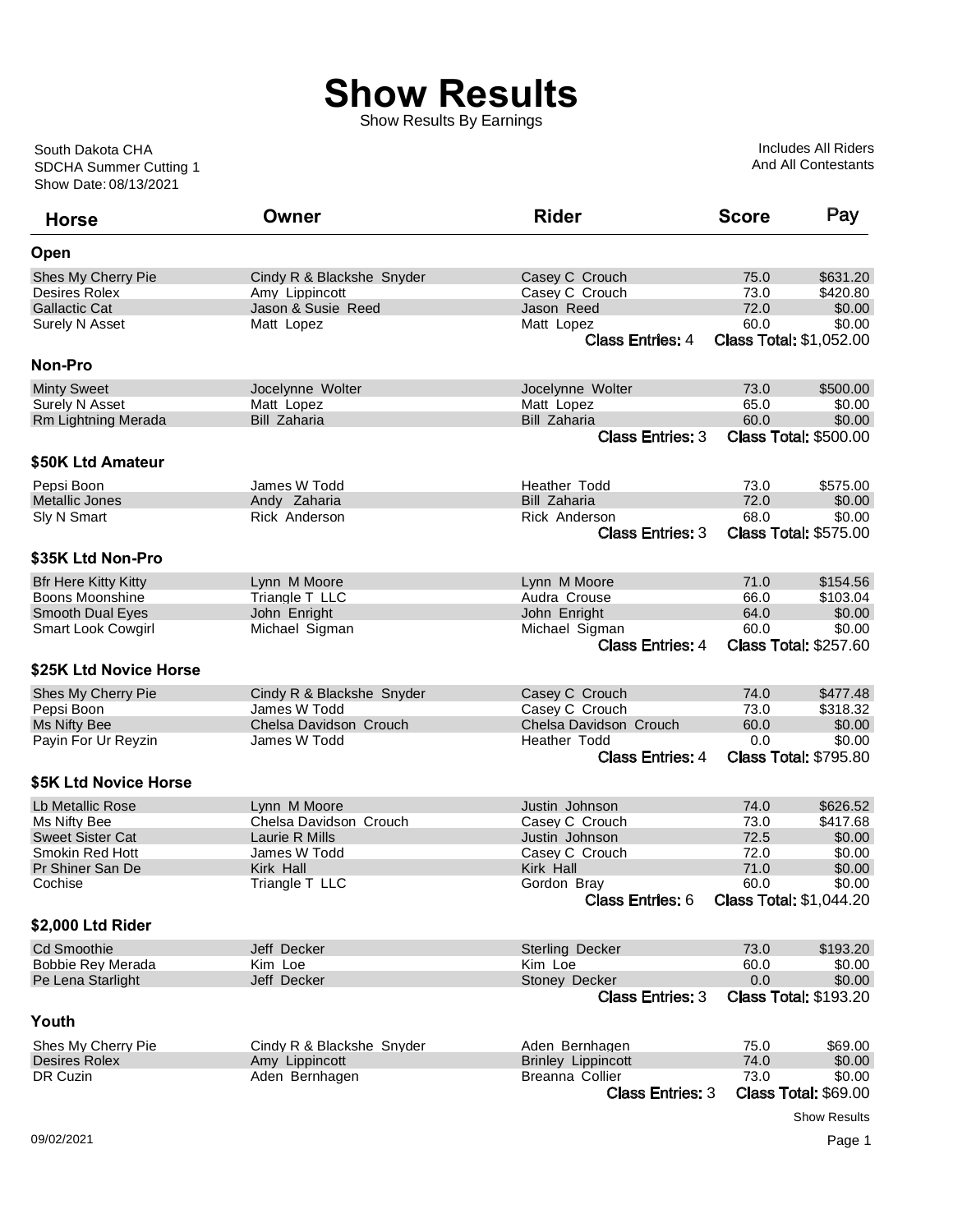Class Entries: 1 Class Total: \$20.00

| <b>Horse</b>                   | Owner           | <b>Rider</b>            | <b>Score</b> | Pay                          |
|--------------------------------|-----------------|-------------------------|--------------|------------------------------|
| \$5K Novice Horse Non-Pro      |                 |                         |              |                              |
| Cat N The Boon                 | Triangle T LLC  | Audra Crouse            | 70.0         | \$455.40                     |
| Cochise                        | Triangle T_LLC_ | Audra Crouse            | 66.0         | \$303.60                     |
| Lb Metallic Rose               | Lynn M Moore    | Lynn M Moore            | 65.0         | \$0.00                       |
| Meowin Money                   | Jeff Schut      | Jeff Schut              | 64.0         | \$0.00                       |
| <b>Smokin Red Hott</b>         | James W Todd    | James Todd              | 60.0         | \$0.00                       |
|                                |                 | <b>Class Entries: 5</b> |              | <b>Class Total: \$759.00</b> |
| Senior World \$35K Ltd Non-Pro |                 |                         |              |                              |
| <b>Smooth Dual Eyes</b>        | John Enright    | John Enright            | 64.0         | \$20.00                      |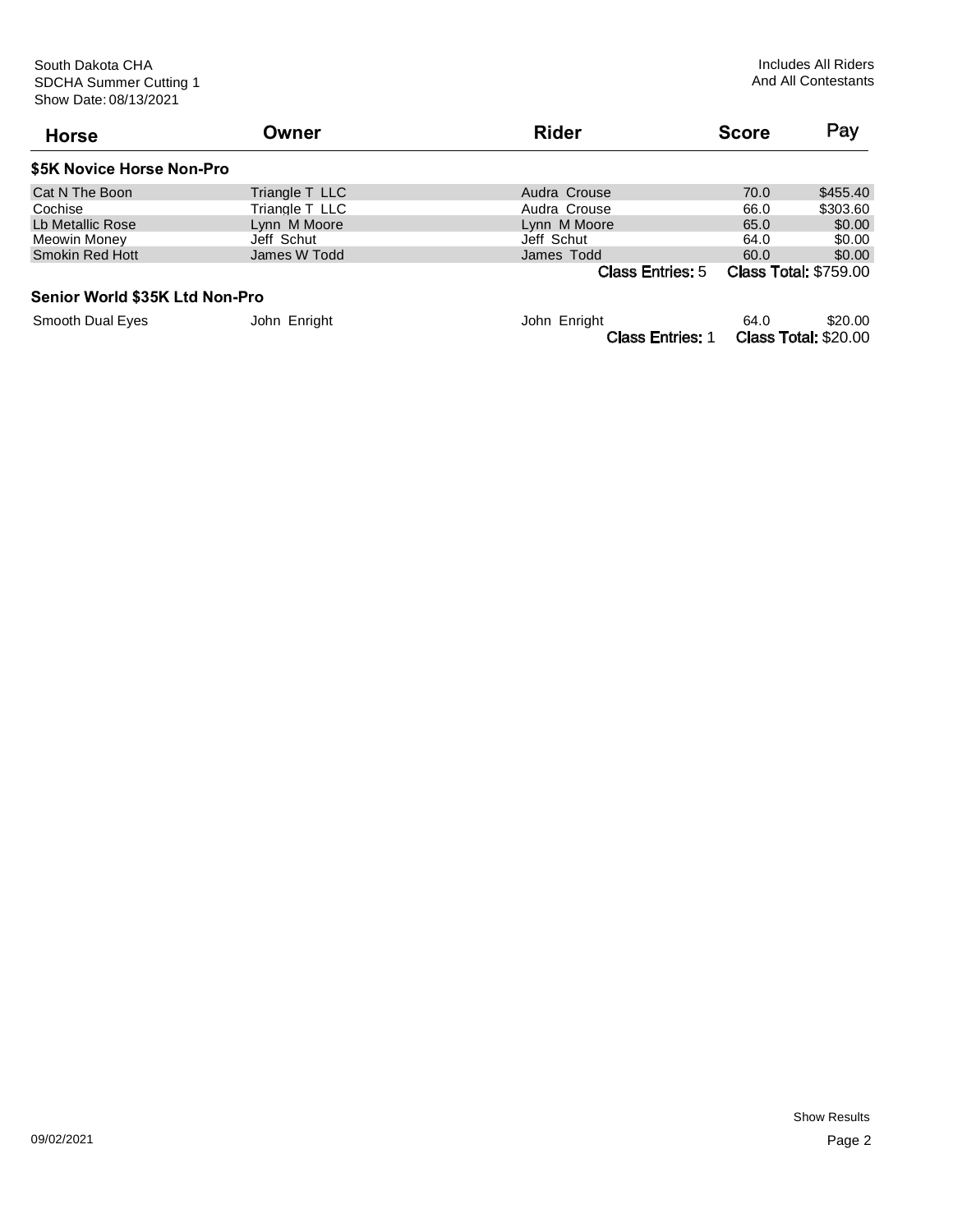## **Show Results**

Show Results By Earnings

Show Date: 08/14/2021 SDCHA Summer Cutting 2 South Dakota CHA

Includes All Riders And All Contestants

| <b>Horse</b>                | Owner                     | <b>Rider</b>              | <b>Score</b> | Pay                            |
|-----------------------------|---------------------------|---------------------------|--------------|--------------------------------|
| Open                        |                           |                           |              |                                |
| Shes My Cherry Pie          | Cindy R & Blackshe Snyder | Casey C Crouch            | 73.0         | \$631.20                       |
| Desires Rolex               | Amy Lippincott            | Casey C Crouch            | 72.0         | \$420.80                       |
| <b>Surely N Asset</b>       | Matt Lopez                | Matt Lopez                | 71.0         | \$0.00                         |
| <b>Gallactic Cat</b>        | Jason & Susie Reed        | Jason Reed                | 60.0         | \$0.00                         |
|                             |                           | <b>Class Entries: 4</b>   |              | <b>Class Total: \$1,052.00</b> |
| \$50K Ltd Amateur           |                           |                           |              |                                |
| Pepsi Boon                  | James W Todd              | Heather Todd              | 73.0         | \$400.20                       |
| Sly N Smart                 | Rick Anderson             | Rick Anderson             | 72.0         | \$266.80                       |
| Metallic Jones              | Andy Zaharia              | <b>Bill Zaharia</b>       | 71.0         | \$0.00                         |
| <b>Two Timen Princess</b>   | Jason & Susie Reed        | Jason Reed                | 60.0         | \$0.00                         |
|                             |                           | <b>Class Entries: 4</b>   |              | <b>Class Total: \$667.00</b>   |
| \$35K Ltd Non-Pro           |                           |                           |              |                                |
| <b>Boons Moonshine</b>      | Triangle T LLC            | Audra Crouse              | 68.0         | \$154.56                       |
| <b>Bfr Here Kitty Kitty</b> | Lynn M Moore              | Lynn M Moore              | 66.0         | \$103.04                       |
| <b>Smooth Dual Eyes</b>     | John Enright              | John Enright              | 64.0         | \$0.00                         |
| <b>Smart Look Cowgirl</b>   | Michael Sigman            | Michael Sigman            | 60.0         | \$0.00                         |
|                             |                           | <b>Class Entries: 4</b>   |              | <b>Class Total: \$257.60</b>   |
|                             |                           |                           |              |                                |
| \$25K Ltd Novice Horse      |                           |                           |              |                                |
| Shes My Cherry Pie          | Cindy R & Blackshe Snyder | Casey C Crouch            | 73.0         | \$477.48                       |
| <b>Bfr Here Kitty Kitty</b> | Lynn M Moore              | Justin Johnson            | 72.5         | \$318.32                       |
| Pepsi Boon                  | James W Todd              | Casey C Crouch            | 72.0         | \$0.00                         |
| Ms Nifty Bee                | Chelsa Davidson Crouch    | Chelsa Davidson Crouch    | 0.0          | \$0.00                         |
|                             |                           | <b>Class Entries: 4</b>   |              | <b>Class Total: \$795.80</b>   |
| \$5K Ltd Novice Horse       |                           |                           |              |                                |
| <b>Smokin Red Hott</b>      | James W Todd              | Casey C Crouch            | 73.0         | \$626.52                       |
| Cochise                     | Triangle T LLC            | Gordon Bray               | 72.0         | \$417.68                       |
| <b>Sweet Sister Cat</b>     | Laurie R Mills            | Justin Johnson            | 71.0         | \$0.00                         |
| <b>Js Certified Checks</b>  | Jerry D Fields            | Casey C Crouch            | 71.0         | \$0.00                         |
| Lb Metallic Rose            | Lynn M Moore              | Justin Johnson            | 70.0         | \$0.00                         |
| Pr Shiner San De            | Kirk Hall                 | Kirk Hall                 | 0.0          | \$0.00                         |
|                             |                           | <b>Class Entries: 6</b>   |              | <b>Class Total: \$1,044.20</b> |
| \$2,000 Ltd Rider           |                           |                           |              |                                |
| <b>Cd Smoothie</b>          | Jeff Decker               | Sterling Decker           | 72.0         | \$193.20                       |
| <b>MPH Spectacular Cat</b>  | Michael Weaver            | Dustin Lee L Luper        | 67.0         | \$128.80                       |
| Pe Lena Starlight           | Jeff Decker               | Stoney Decker             | 64.0         | \$0.00                         |
| <b>Bobbie Rey Merada</b>    | Kim Loe                   | Kim Loe                   | 60.0         | \$0.00                         |
| Melodys Desi Rey            | Gilbert Lutter            | Emma Lutter               | 60.0         | \$0.00                         |
|                             |                           | <b>Class Entries: 5</b>   |              | <b>Class Total: \$322.00</b>   |
| Youth                       |                           |                           |              |                                |
| Desires Rolex               | Amy Lippincott            | <b>Brinley Lippincott</b> | 74.0         | \$55.20                        |
| Shes My Cherry Pie          | Cindy R & Blackshe Snyder | Breanna Collier           | 73.0         | \$36.80                        |
| DR Cuzin                    | Aden Bernhagen            | Aden Bernhagen            | 68.0         | \$0.00                         |
| <b>Billie Brows Gal</b>     | James W Todd              | Sofia Bernhagen           | 61.0         | \$0.00                         |
|                             |                           | <b>Class Entries: 4</b>   |              | <b>Class Total: \$92.00</b>    |
|                             |                           |                           |              |                                |

## **\$5K Novice Horse Non-Pro**

Show Results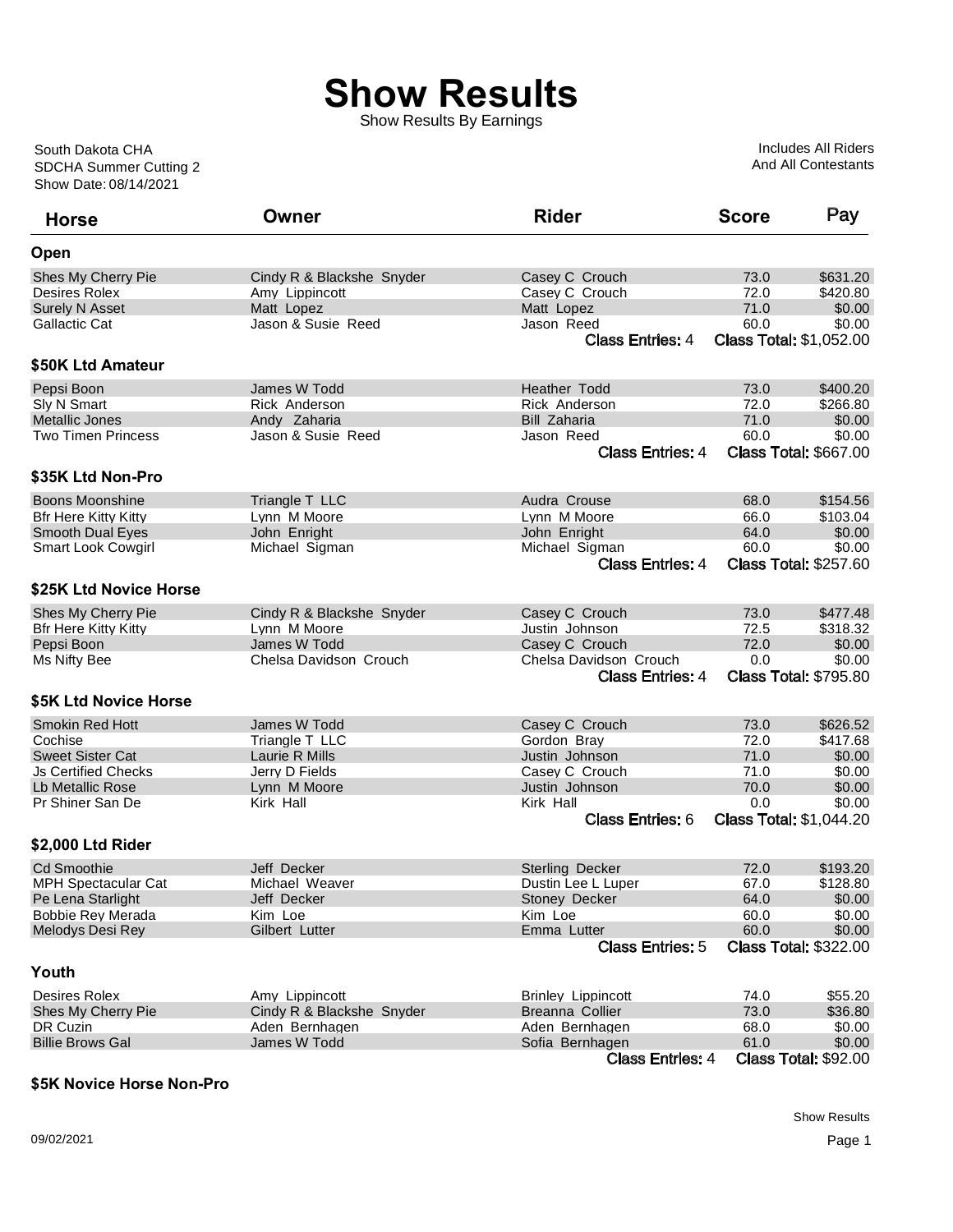| <b>Horse</b>                   | Owner            | <b>Rider</b>            | <b>Score</b> | Pay                          |
|--------------------------------|------------------|-------------------------|--------------|------------------------------|
| \$5K Novice Horse Non-Pro      |                  |                         |              |                              |
| Smokin Red Hott                | James W Todd     | James Todd              | 74.0         | \$565.80                     |
| Cat N The Boon                 | Triangle T LLC   | Audra Crouse            | 69.0         | \$377.20                     |
| C Pyne Hugger                  | Barbara Lenocker | Barbara Lenocker        | 68.0         | \$0.00                       |
| <b>Meowin Money</b>            | Jeff Schut       | Jeff Schut              | 67.0         | \$0.00                       |
| Cochise                        | Triangle T LLC   | Audra Crouse            | 66.0         | \$0.00                       |
| Lb Metallic Rose               | Lynn M Moore     | Lynn M Moore            | 64.0         | \$0.00                       |
| Pepto Kali Rose                | Gilbert Lutter   | Gilbert Lutter          | 60.0         | \$0.00                       |
|                                |                  | <b>Class Entries: 7</b> |              | <b>Class Total: \$943.00</b> |
| Senior World \$35K Ltd Non-Pro |                  |                         |              |                              |
| <b>Smooth Dual Eyes</b>        | John Enright     | John Enright            | 64.0         | \$20.00                      |
|                                |                  | <b>Class Entries: 1</b> |              | <b>Class Total: \$20.00</b>  |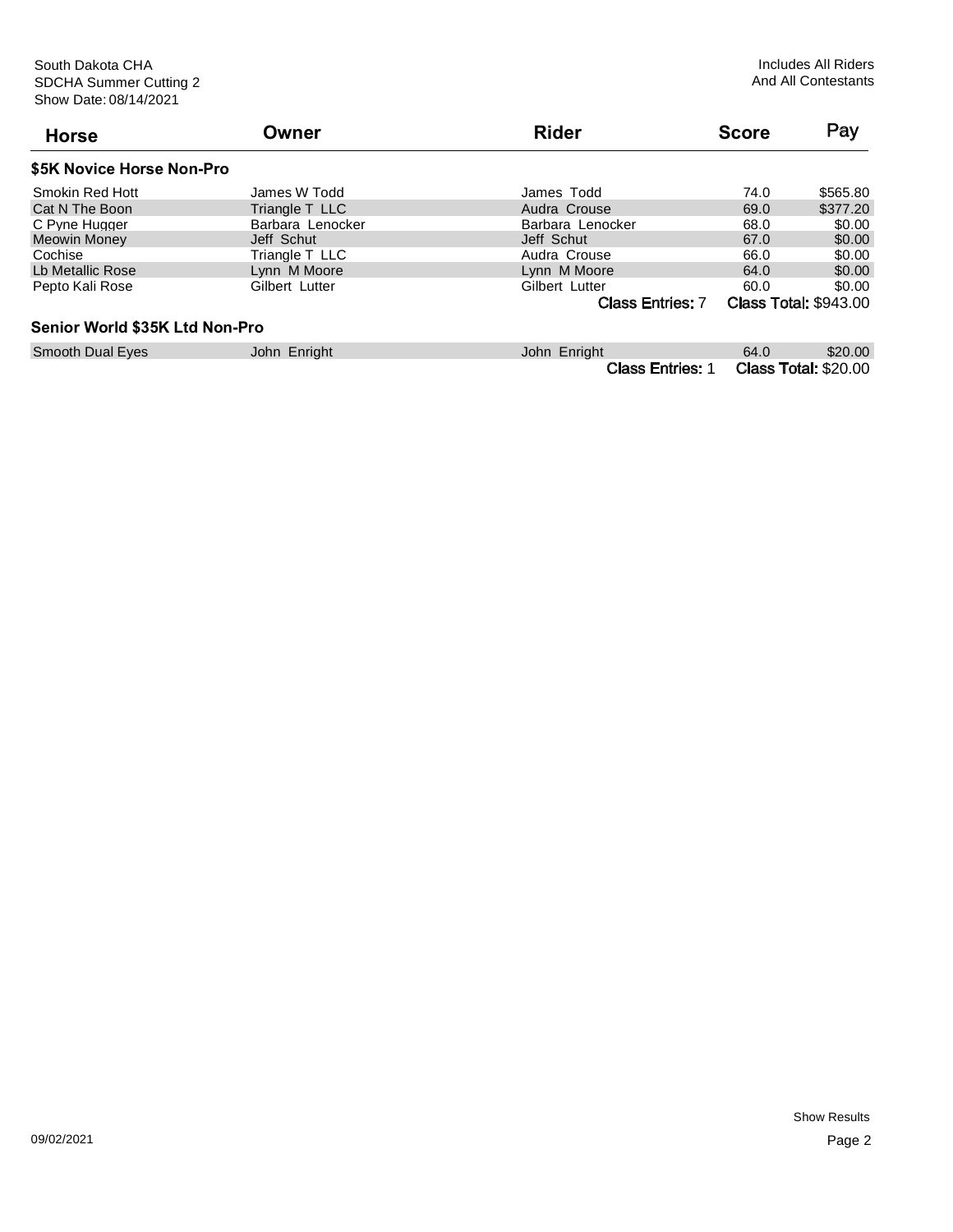## **Show Results**

Show Results By Earnings

Show Date: 08/15/2021 SDCHA Summer Cutting 3 South Dakota CHA

Includes All Riders And All Contestants

| <b>Horse</b>                | Owner                     | <b>Rider</b>              | <b>Score</b> | Pay                            |
|-----------------------------|---------------------------|---------------------------|--------------|--------------------------------|
| Open                        |                           |                           |              |                                |
| Shes My Cherry Pie          | Cindy R & Blackshe Snyder | Casey C Crouch            | 73.0         | \$631.20                       |
| <b>DR Cuzin</b>             | Aden Bernhagen            | Gordon Bray               | 72.0         | \$420.80                       |
| Desires Rolex               | Amy Lippincott            | Casey C Crouch            | 71.0         | \$0.00                         |
| Gallactic Cat               | Jason & Susie Reed        | Jason Reed                | 70.0         | \$0.00                         |
|                             |                           | <b>Class Entries: 4</b>   |              | <b>Class Total: \$1,052.00</b> |
| \$50K Ltd Amateur           |                           |                           |              |                                |
| <b>Metallic Jones</b>       | Andy Zaharia              | <b>Bill Zaharia</b>       | 73.0         | \$400.20                       |
| Pepsi Boon                  | James W Todd              | Heather Todd              | 72.0         | \$266.80                       |
| Sly N Smart                 | <b>Rick Anderson</b>      | <b>Rick Anderson</b>      | 71.0         | \$0.00                         |
| Two Timen Princess          | Jason & Susie Reed        | Jason Reed                | 60.0         | \$0.00                         |
|                             |                           | <b>Class Entries: 4</b>   |              | <b>Class Total: \$667.00</b>   |
| \$35K Ltd Non-Pro           |                           |                           |              |                                |
| <b>Bfr Here Kitty Kitty</b> | Lynn M Moore              | Lynn M Moore              | 72.0         | \$193.20                       |
| Boons Moonshine             | Triangle T LLC            | Audra Crouse              | 71.0         | \$0.00                         |
| <b>Smooth Dual Eyes</b>     | John Enright              | John Enright              | 65.0         | \$0.00                         |
|                             |                           | <b>Class Entries: 3</b>   |              | <b>Class Total: \$193.20</b>   |
| \$25K Ltd Novice Horse      |                           |                           |              |                                |
| Pepsi Boon                  | James W Todd              | Casey C Crouch            | 75.0         | \$477.48                       |
| <b>Bfr Here Kitty Kitty</b> | Lynn M Moore              | Justin Johnson            | 74.0         | \$318.32                       |
| Shes My Cherry Pie          | Cindy R & Blackshe Snyder | Casey C Crouch            | 73.0         | \$0.00                         |
| Ms Nifty Bee                | Chelsa Davidson Crouch    | Chelsa Davidson Crouch    | 0.0          | \$0.00                         |
|                             |                           | <b>Class Entries: 4</b>   |              | <b>Class Total: \$795.80</b>   |
| \$5K Ltd Novice Horse       |                           |                           |              |                                |
| Cochise                     | Triangle T LLC            | Gordon Bray               | 74.0         | \$626.52                       |
| Lb Metallic Rose            | Lynn M Moore              | Justin Johnson            | 73.0         | \$417.68                       |
| <b>Sweet Sister Cat</b>     | Laurie R Mills            | Justin Johnson            | 72.0         | \$0.00                         |
| <b>Smokin Red Hott</b>      | James W Todd              | Casey C Crouch            | 68.0         | \$0.00                         |
| Maiden China                | Brenda Kirk               | Kirk Hall                 | 67.0         | \$0.00                         |
| <b>Timeless Force</b>       | Mark & Debra Pieper       | Kirk Hall                 | 60.0         | \$0.00                         |
|                             |                           | <b>Class Entries: 6</b>   |              | <b>Class Total: \$1,044.20</b> |
| \$2,000 Ltd Rider           |                           |                           |              |                                |
| <b>Cd Smoothie</b>          | Jeff Decker               | Sterling Decker           | 73.0         | \$154.56                       |
| Jans Peppy Oak              | <b>J B Atkins</b>         | Trey Fuller               | 71.0         | \$103.04                       |
| Pe Lena Starlight           | Jeff Decker               | Stoney Decker             | 70.0         | \$0.00                         |
| <b>MPH Spectacular Cat</b>  | Michael Weaver            | Dustin Lee L Luper        | 68.0         | \$0.00                         |
|                             |                           | <b>Class Entries: 4</b>   |              | <b>Class Total: \$257.60</b>   |
| Youth                       |                           |                           |              |                                |
| Desires Rolex               | Amy Lippincott            | <b>Brinley Lippincott</b> | 73.0         | \$55.20                        |
| Shes My Cherry Pie          | Cindy R & Blackshe Snyder | Aden Bernhagen            | 72.5         | \$36.80                        |
| DR Cuzin                    | Aden Bernhagen            | Breanna Collier           | 72.0         | \$0.00                         |
| Jans Peppy Oak              | J B Atkins                | Trey Fuller               | 71.0         | \$0.00                         |
|                             |                           | <b>Class Entries: 4</b>   |              | <b>Class Total: \$92.00</b>    |
| \$5K Novice Horse Non-Pro   |                           |                           |              |                                |
| Smokin Red Hott             | James W Todd              | James Todd                | 73.0         | \$400.20                       |
| Cochise                     | Triangle T LLC            | Audra Crouse              | 69.0         | \$266.80                       |